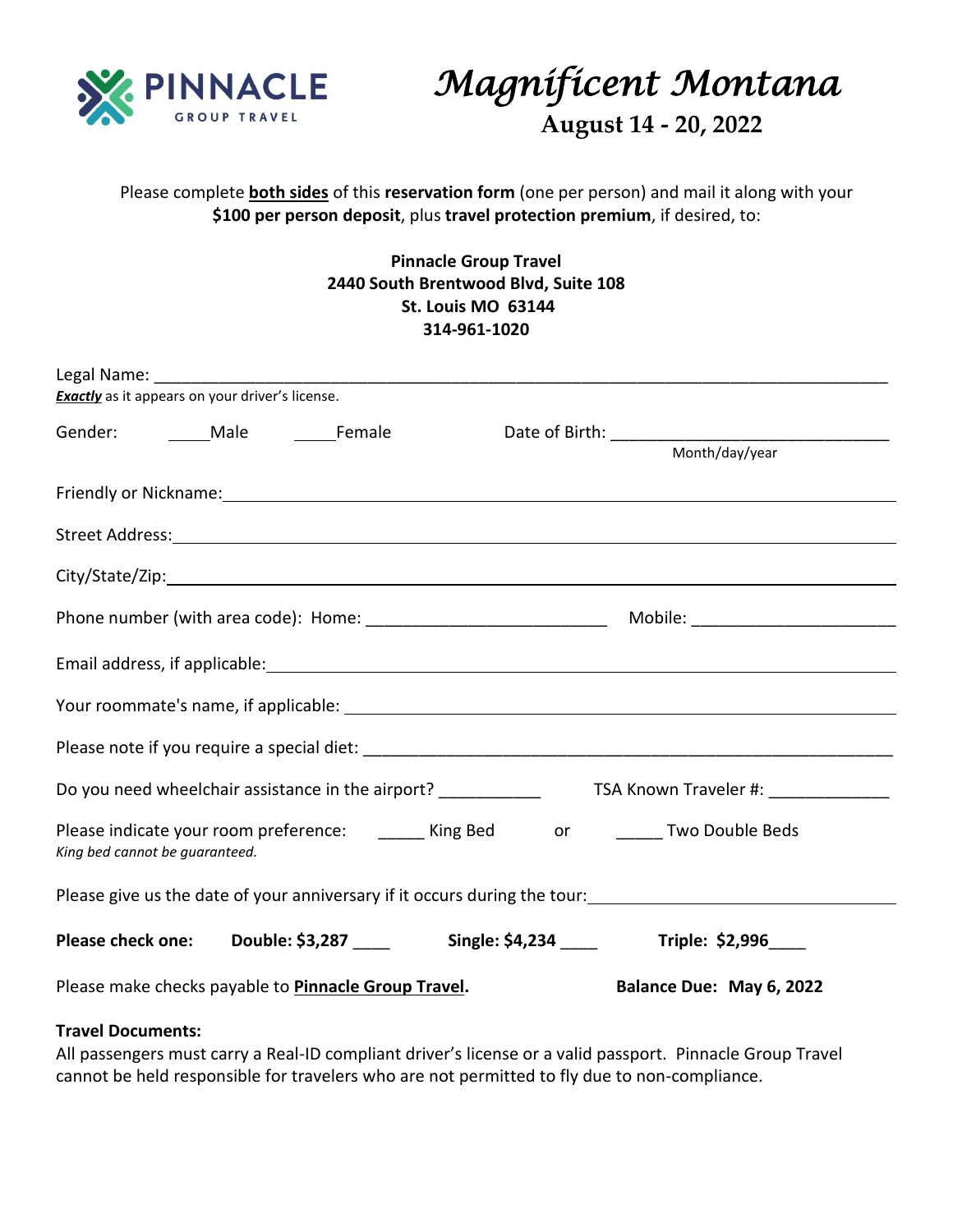## **CANCELLATION POLICY**

**This policy must be read and signed before your tour reservation is accepted.** 

**CANCELLATION:** All payments are fully refundable for cancellations received by **May 6, 2022.** Although every effort will be made to refund passenger payments, cancellations received after this date will be subject to the penalties imposed by our suppliers including, but not exclusive to, the airline used to purchase non-refundable air tickets, as well as a \$150 cancellation fee. It is highly suggested that all travelers help protect their vacation investment by purchasing an optional travel protection plan. Your Pinnacle Group Travel representative can provide information on a plan offered by Travel Insured Intl. Should the passenger purchase travel protection and need to cancel after **May 6, 2022**, a travel protection claim must be filed with Travel Insured Intl. Please note that we encourage all travelers to purchase a plan at the time of initial trip deposit and that the premium is refundable for cancellations received before **May 6, 2022.**

Trip interruption and cancellation insurance is offered to you anytime you book travel arrangements through **Pinnacle Group Travel.** You are not required to purchase this insurance; but we strongly recommend you do so because it provides certain refund rights in the event you are unable to attend a Pinnacle Group Travel event due to medical emergency or other defined reasons. Additional information regarding the insurance, its coverage, exclusions, and limitations is available upon request.

 **I accept** the optional travel protection plan and have paid the premium. I agree **Pinnacle Group Travel** is not liable for any losses, financial or otherwise.

\_\_\_\_\_**\$237** per person in **double** occupancy

\_\_\_\_\_**\$305** per person in **single** occupancy

\_\_\_\_\_**\$216** per person in **triple** occupancy

 **I decline** the optional travel protection plan and in doing so realize that I may lose all or part of my trip payment if I have to cancel after the cancellation date noted on the trip flier. I also realize that I will be 100% responsible for all expenses incurred due to cancelled or delayed flights; if I become sick, injured, or die while on the trip; or if I must leave the tour to return home. I will also not have coverage for lost or damaged luggage, additional lodging or meals if delayed or for any unused portion of the tour. I agree **Pinnacle Group Travel** is not liable for any losses, financial or otherwise.

## **Travel arrangements by Cruises and Tours Worldwide, St. Louis, MO**

Pinnacle Group Travel acts only as an intermediary and agent in handling travel arrangements that are actually provided by other suppliers. This agency, therefore, shall not be responsible for breach of contract or any careless actions or omissions on the part of such suppliers, which result in any loss, damage, delay, or injury to tour participants. Pinnacle Group Travel may not be held responsible for losses or expenses due to sickness, lack of appropriate medical facilities or practitioners, public health issues, quarantine, weather, strikes, political instability, government restrictions, theft or other criminal acts, war, terrorism or acts of God. Pinnacle Group Travel retains the right to substitute accommodations or services of comparable quality if the advertised services become unavailable. Pinnacle Group Travel reserves the right to cancel this tour if the minimum number of tour participants is not met. The published price of this tour is based on rates available at the time of booking. Pinnacle Group Travel reserves the right to increase the cost of the tour, at any time, in the unlikely event that our tour suppliers impose price increases such as, but not limited to, fuel surcharges. Proof of such rate adjustments from our suppliers will be provided.

**COVID-19 WARNING:** The novel coronavirus, COVID-19, has been declared a worldwide pandemic by the World Health Organization and is reported to be contagious. The state of medical knowledge is evolving, and while the exact methods of spread and contraction are unknown, the virus is believed to spread from person-to-person contact and possibly by contact with contaminated surfaces and objects or in the air. Both vaccinated and unvaccinated people reportedly can be infected and show no symptoms and therefore